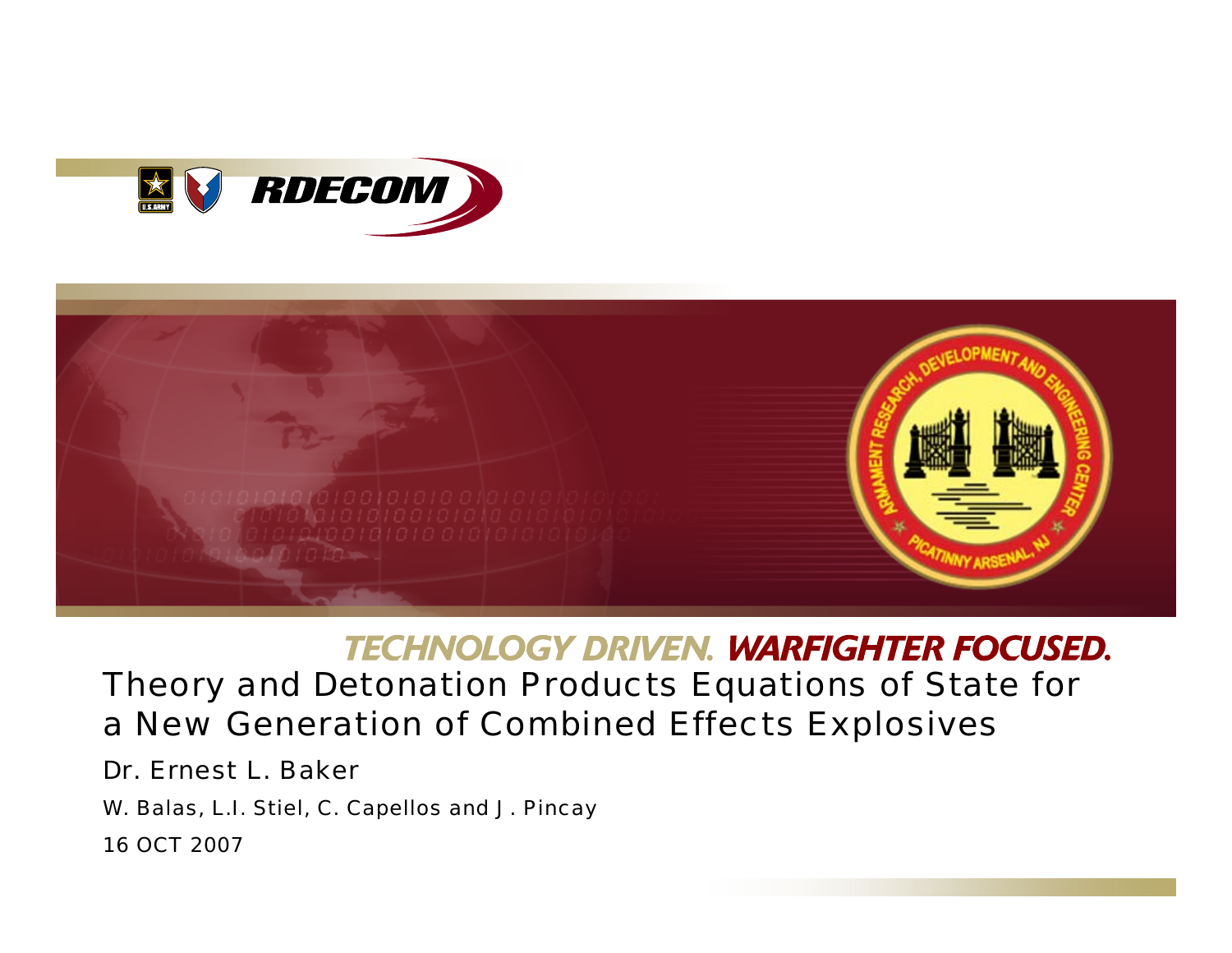



- Combined Effects Explosives
- Eigenvalue Detonation
- Detonation Velocities
- Cylinder Velocities
- Equations of State
- Conclusions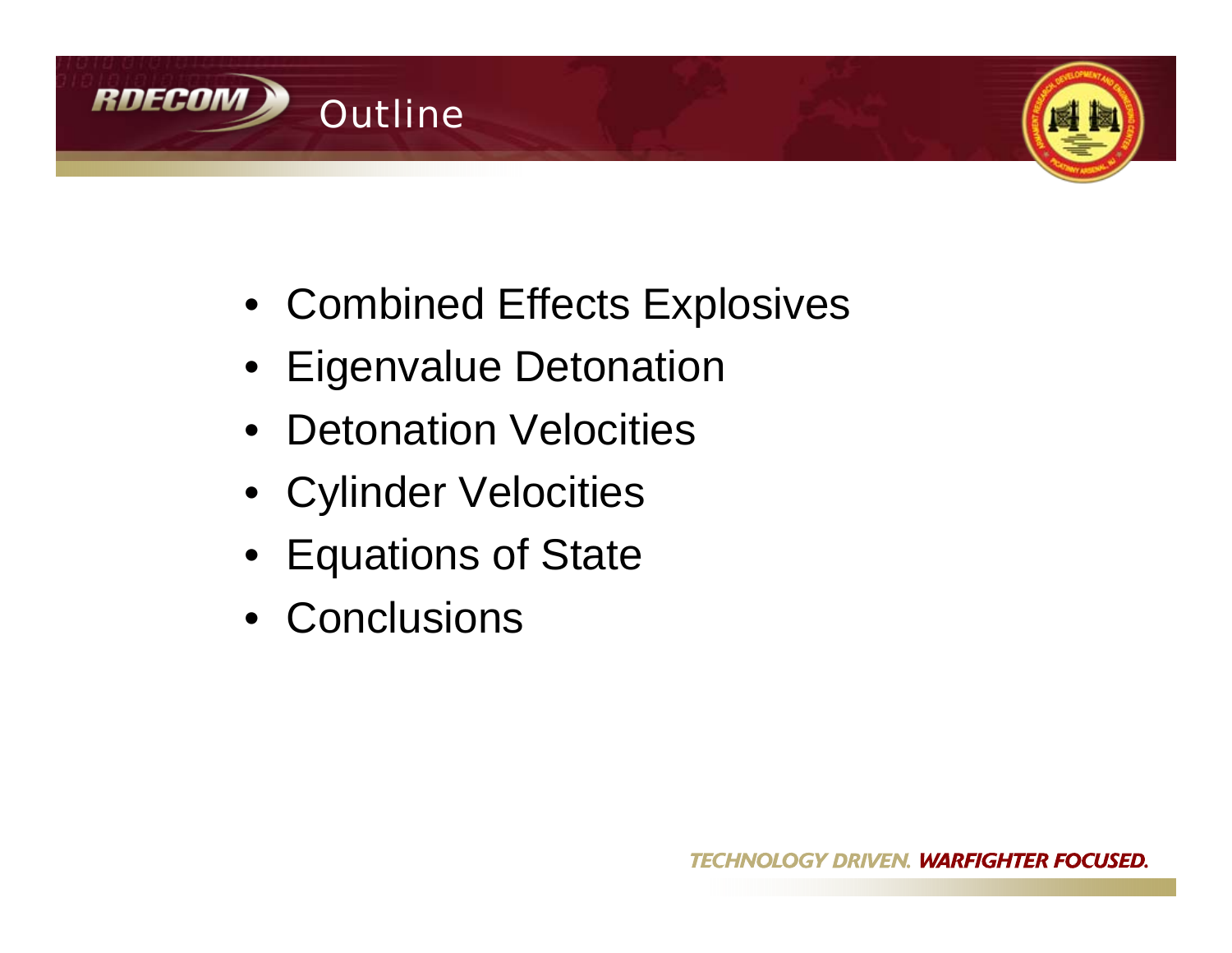



• High Energy Explosive

**RNFCOM** 

- High nitramine content
- High early work output (before 7V/V0)
- High Blast Explosive
	- Typically aluminum and additional oxidizer
	- Later work output (after 7V/V0)
- Combined Effects Explosive
	- Nitramine with fine aluminum: micron & submicron
	- Aluminum reaction occurs very early and contributes to early work

PAX-29: 77/15 Cl-20/Al PAX-30: 77/15 HMX/Al PAX-42 77/15 RDX/Al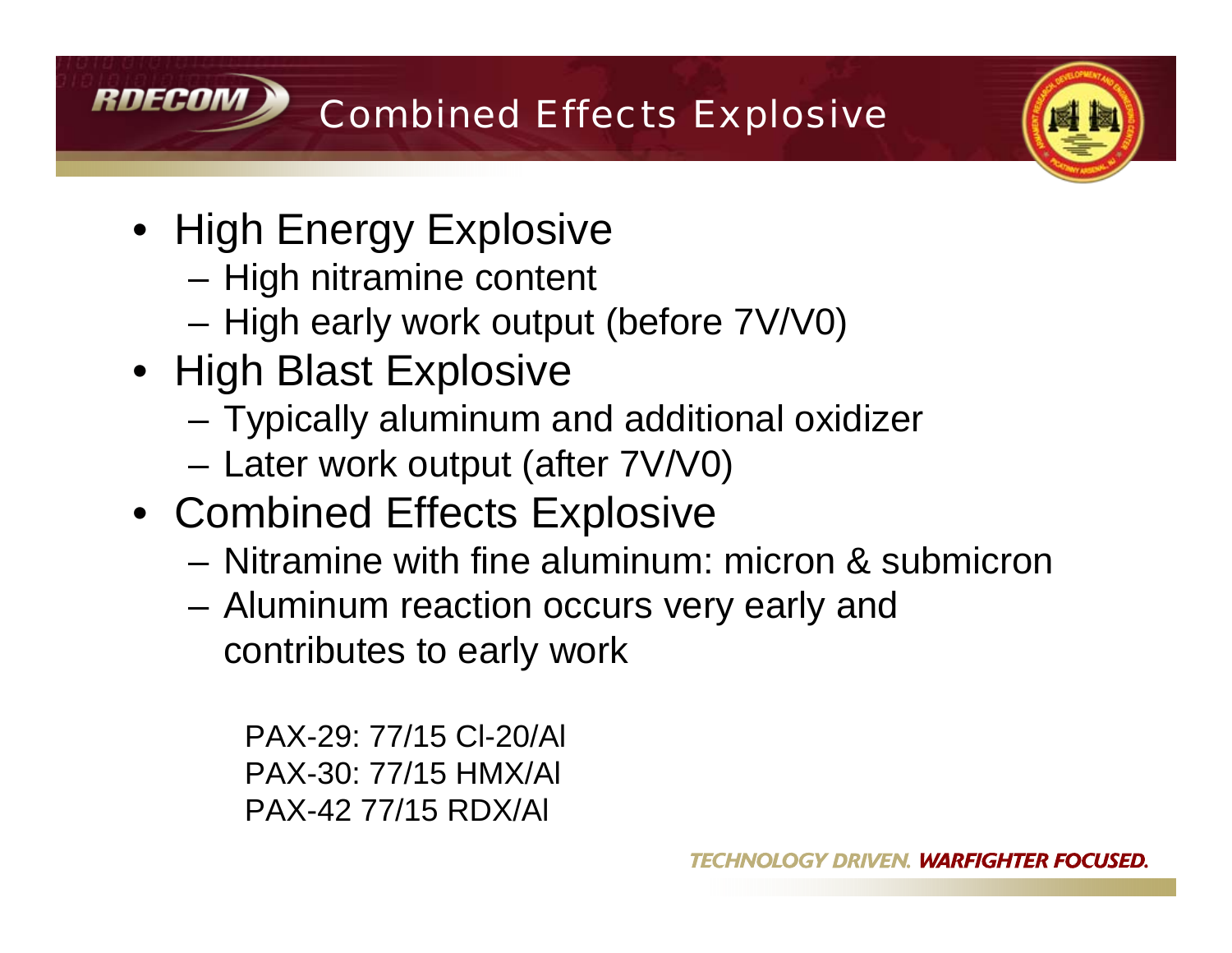# **RDECOM > Combined Effects Explosives** *PAX-30 (HMX, 15%Al)*



•*C-J Detonation velocity decreases with extent of Al reaction* •*Experiments:*

–*Detonation velocity agrees with 0% Al reaction*

–*Cylinder velocity agrees with 100% Al reaction @ 7V/V0 0%: 1.69Km/s, 100%: 1.90Km/s, Experiment: 1.88Km/s*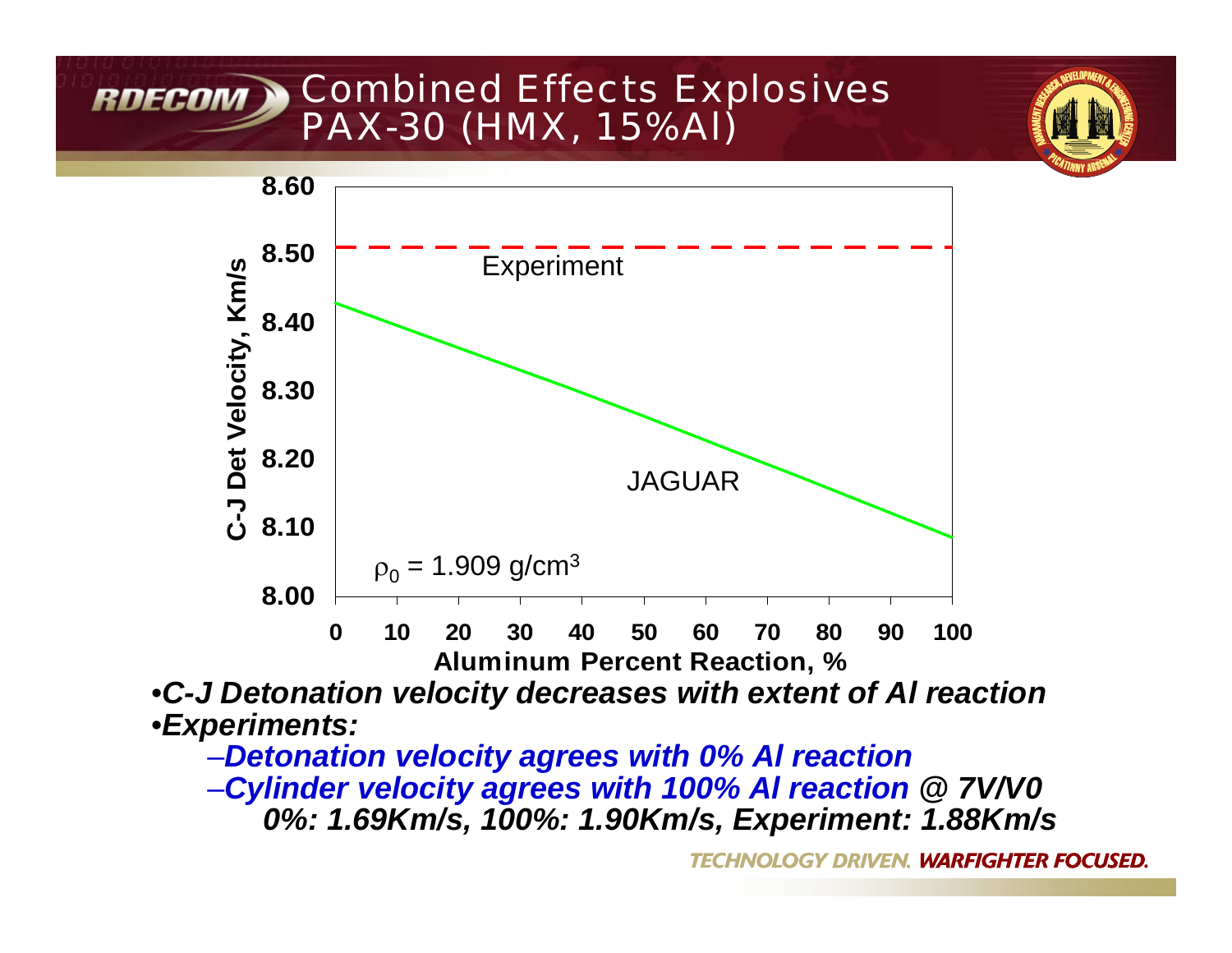



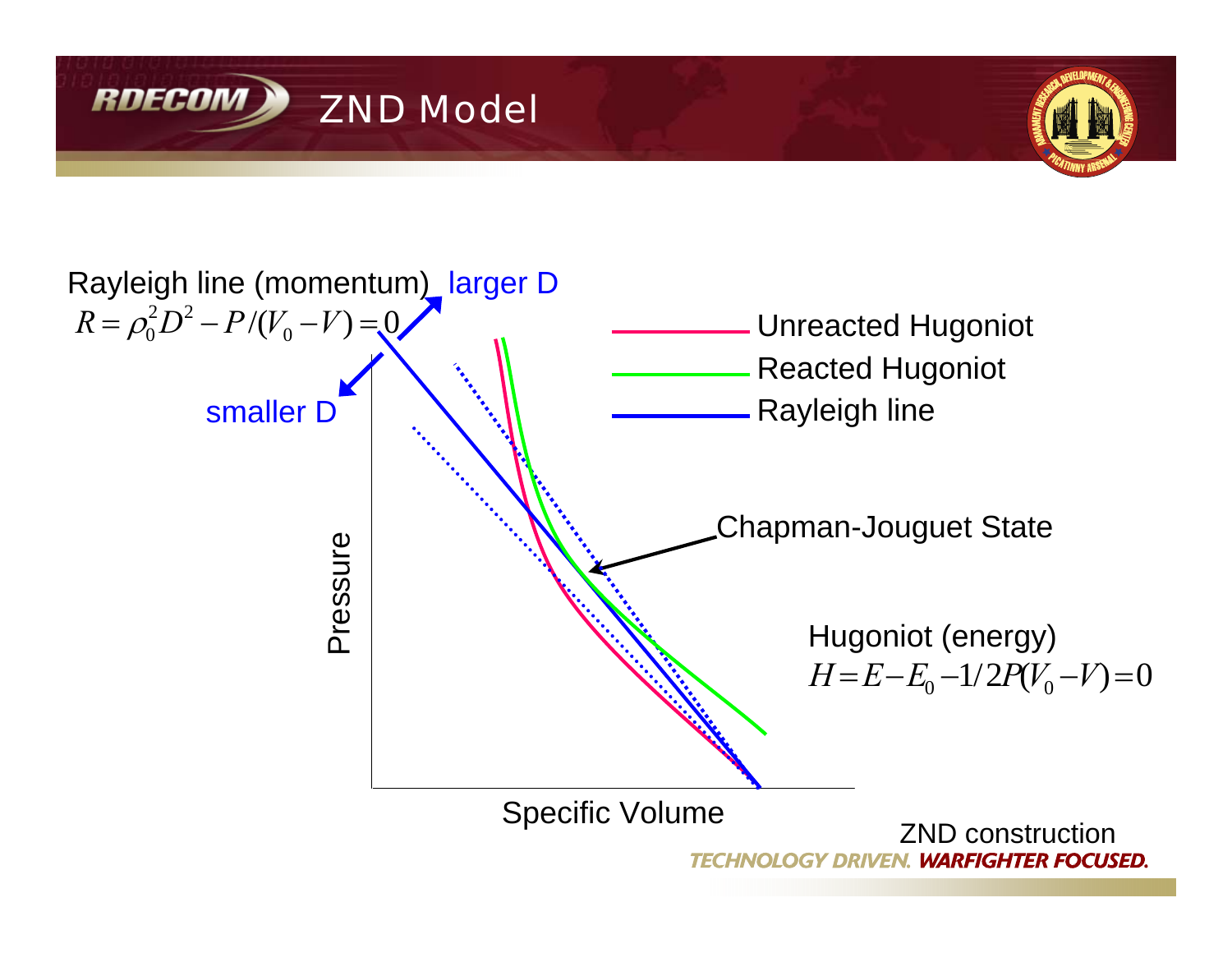



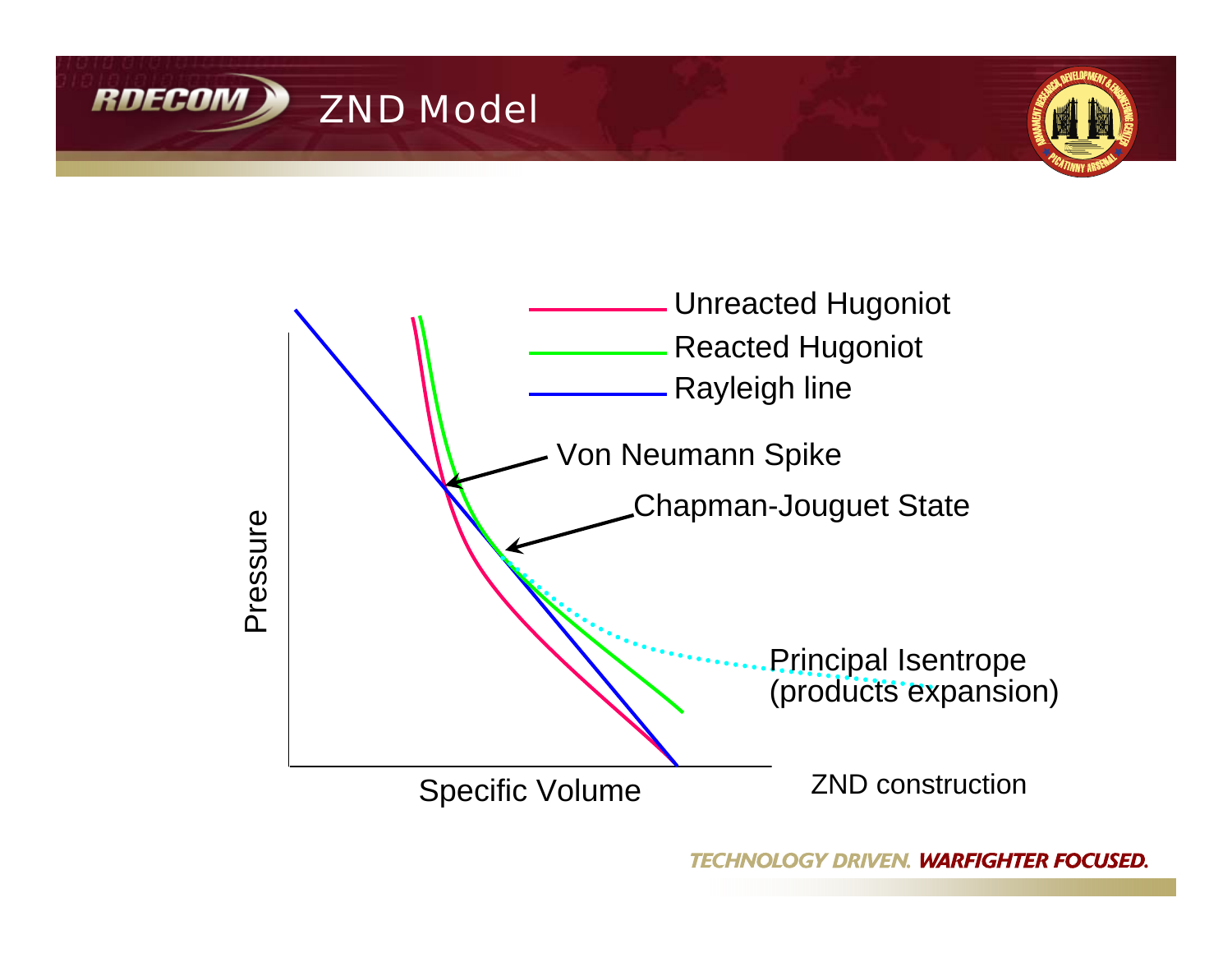





*Specific Volume (***1***/*ρ*)*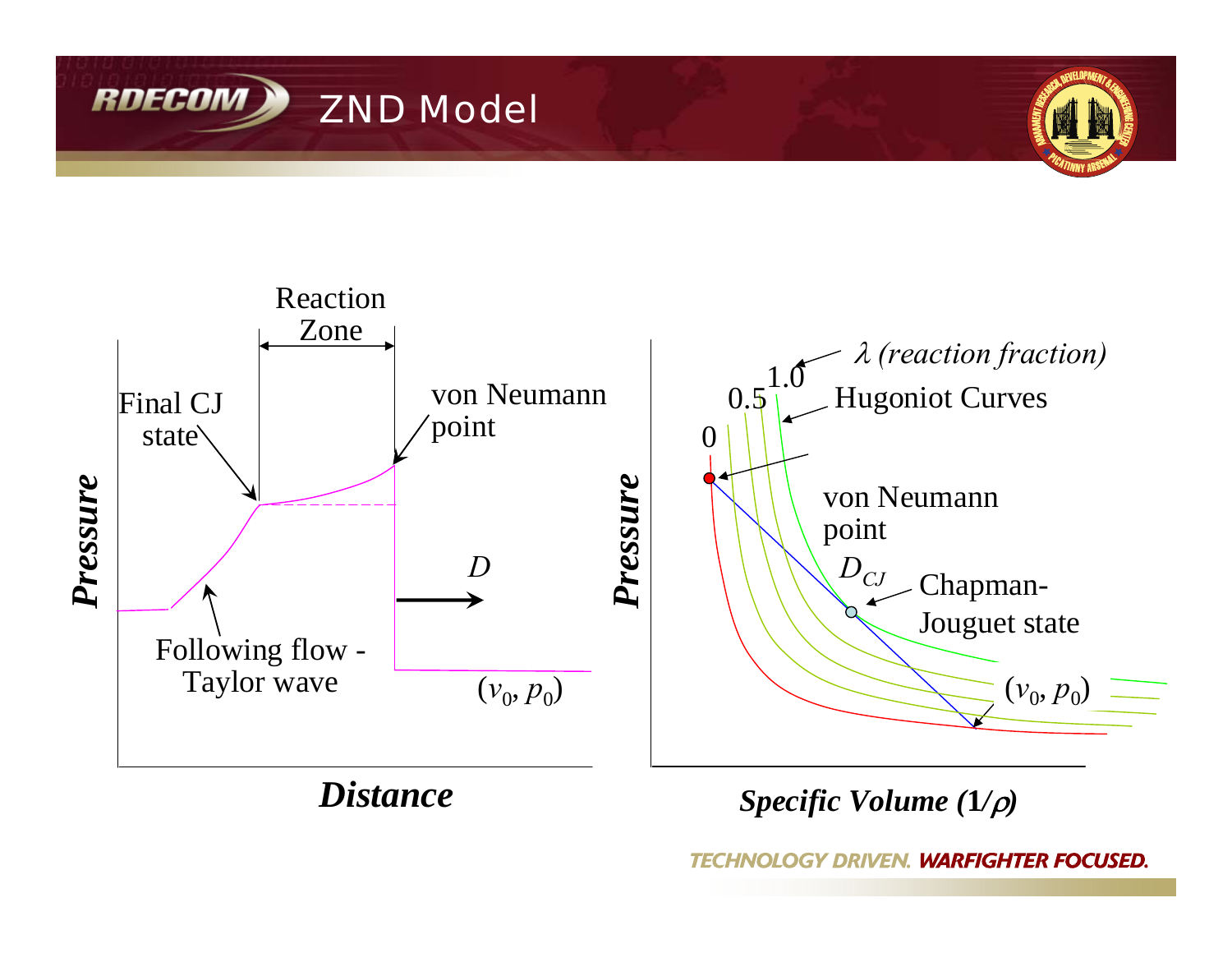# RDECOM Eigenvalue Detonation

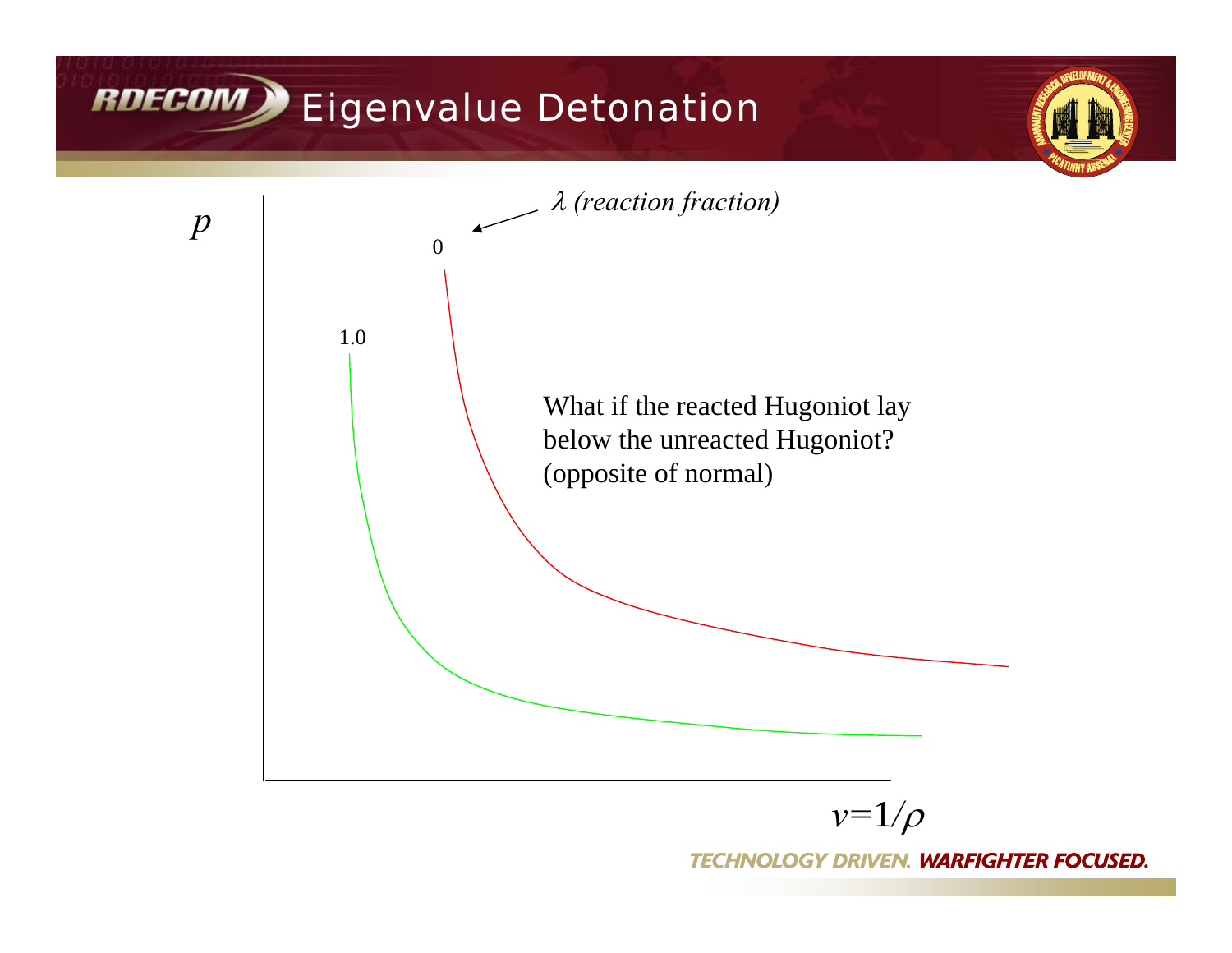



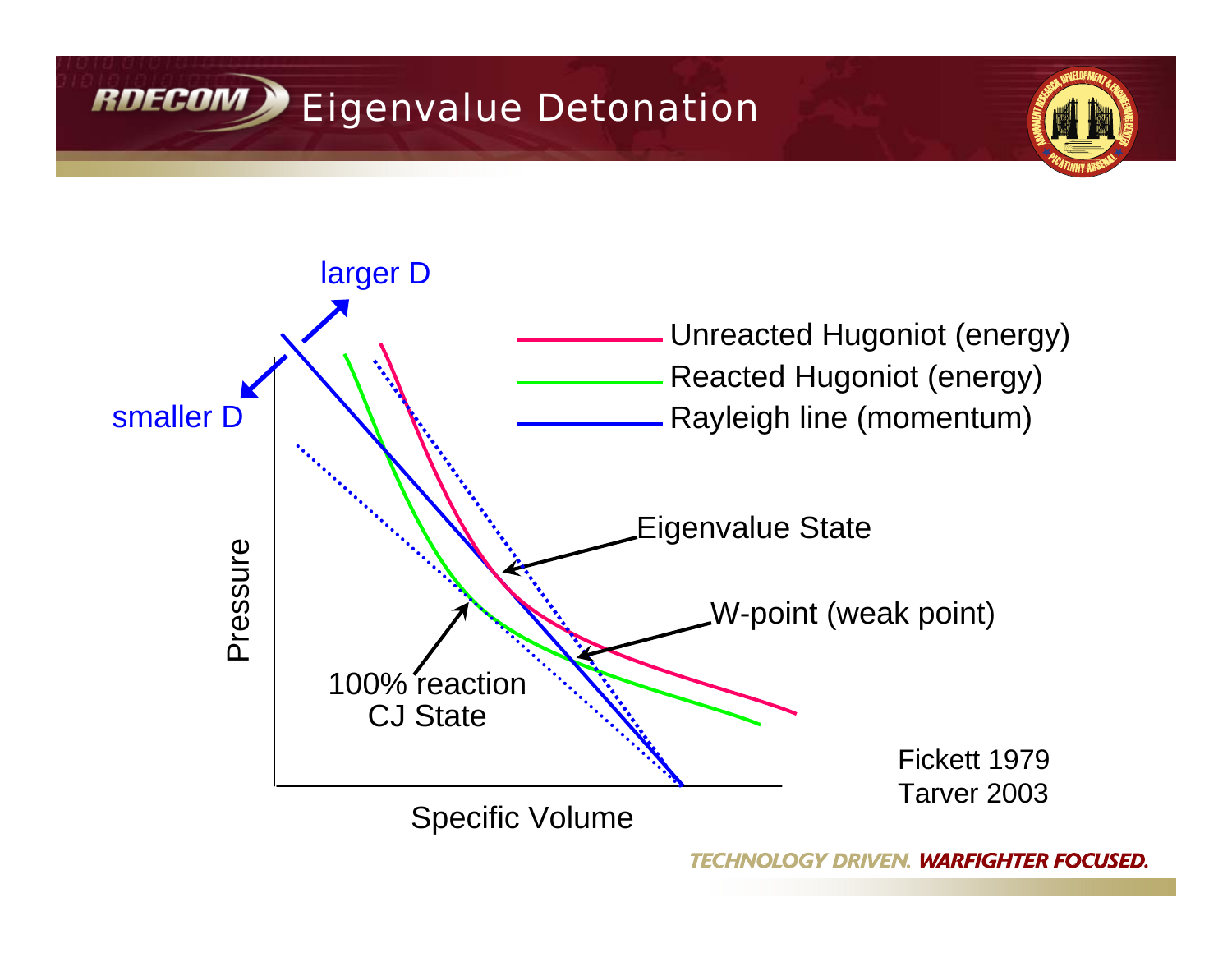





Specific Volume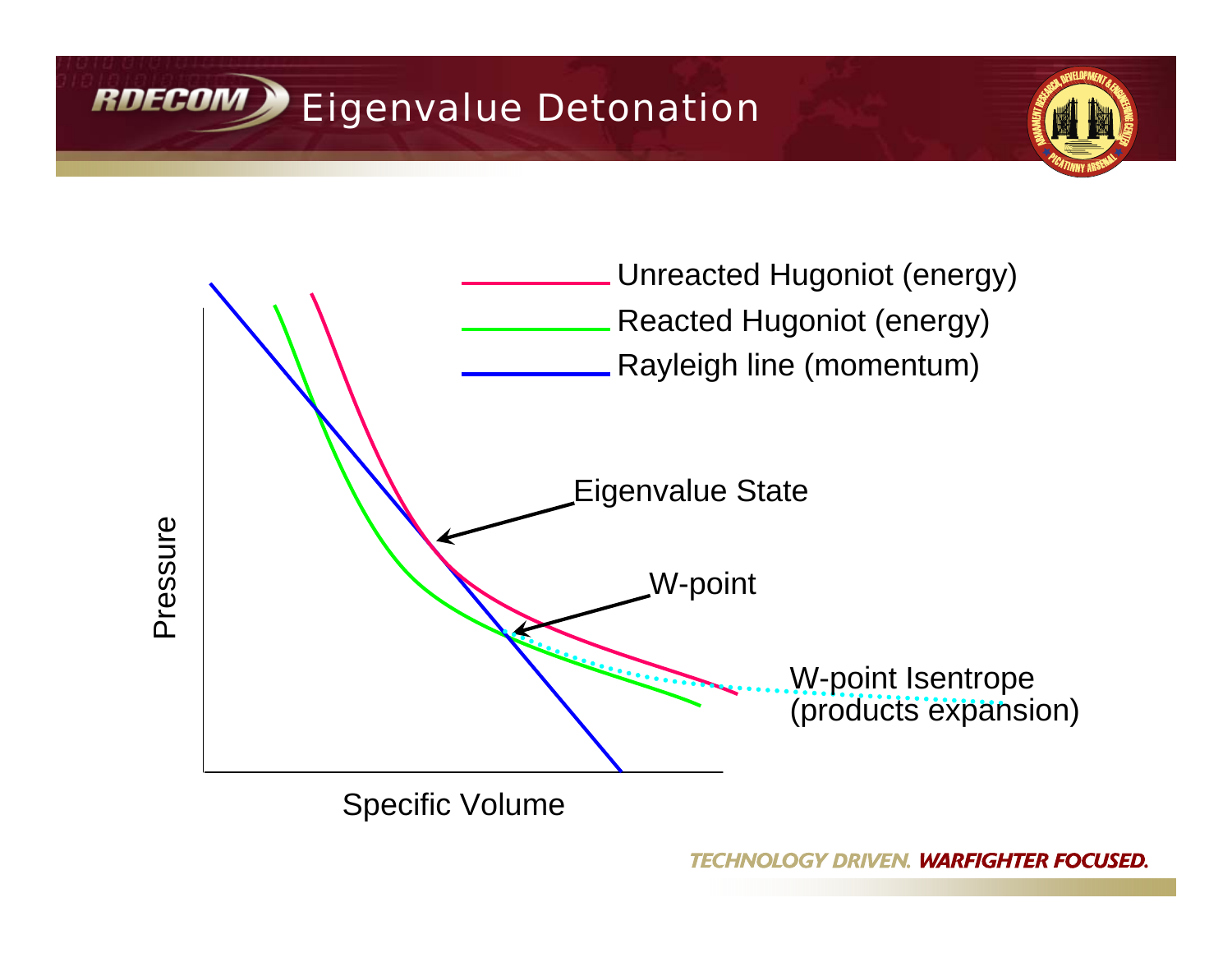# RDECOM Eigenvalue Detonation *Aluminized Explosive*

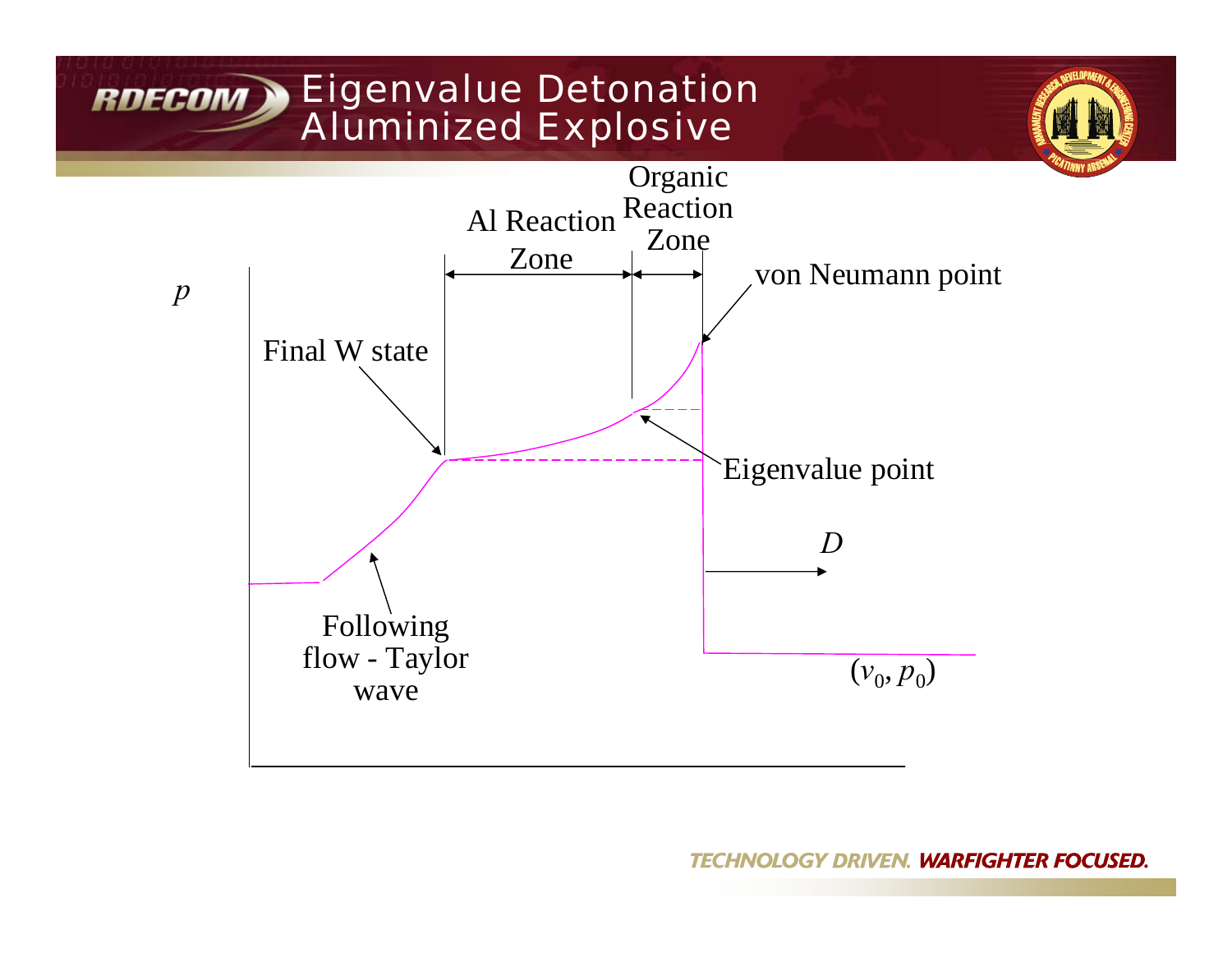### Eigenvalue Detonation **RDECOM** *Aluminized Explosive*





Specific Volume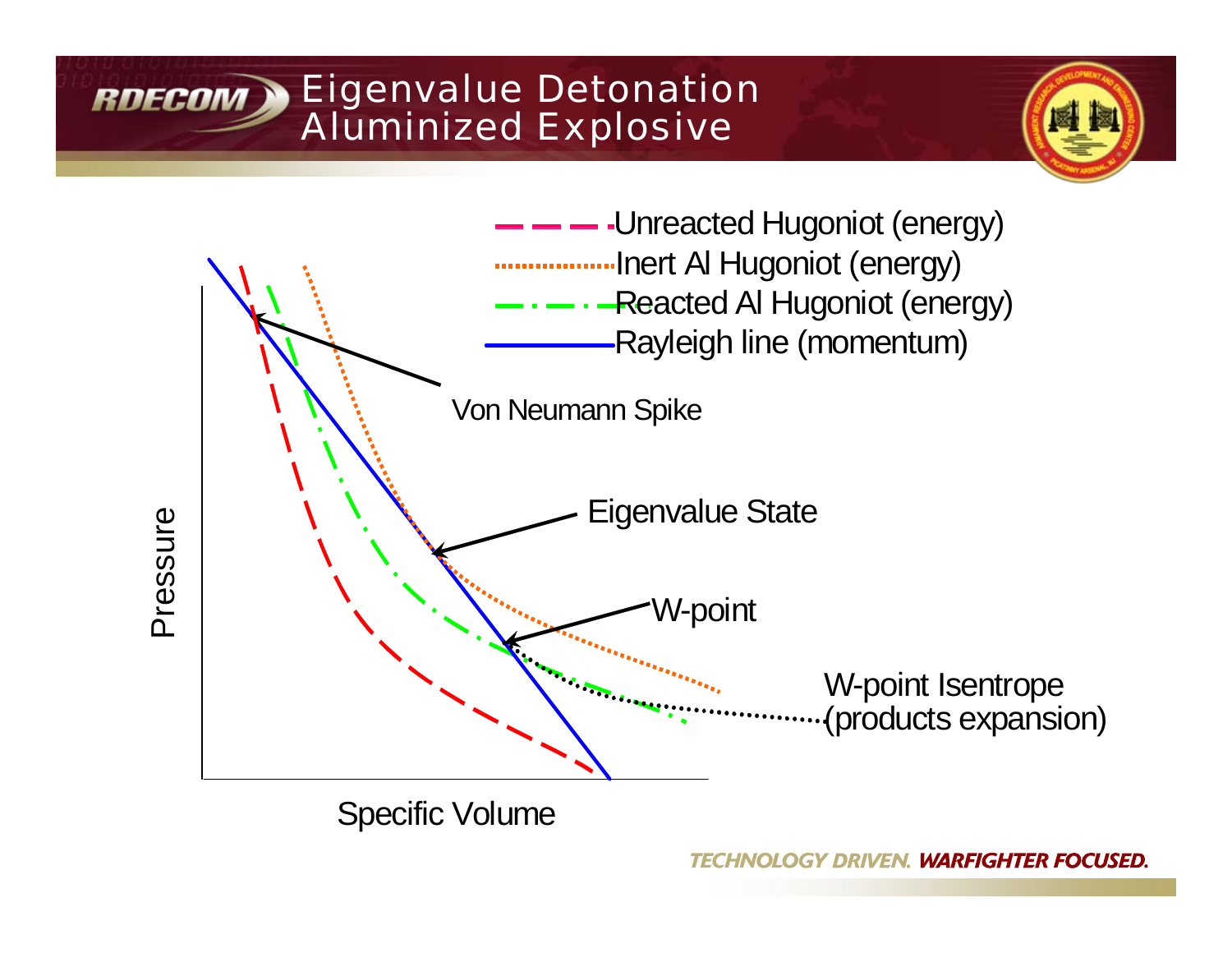#### Eigenvalue Detonation **RDECOM** *Combined Effects Explosive*

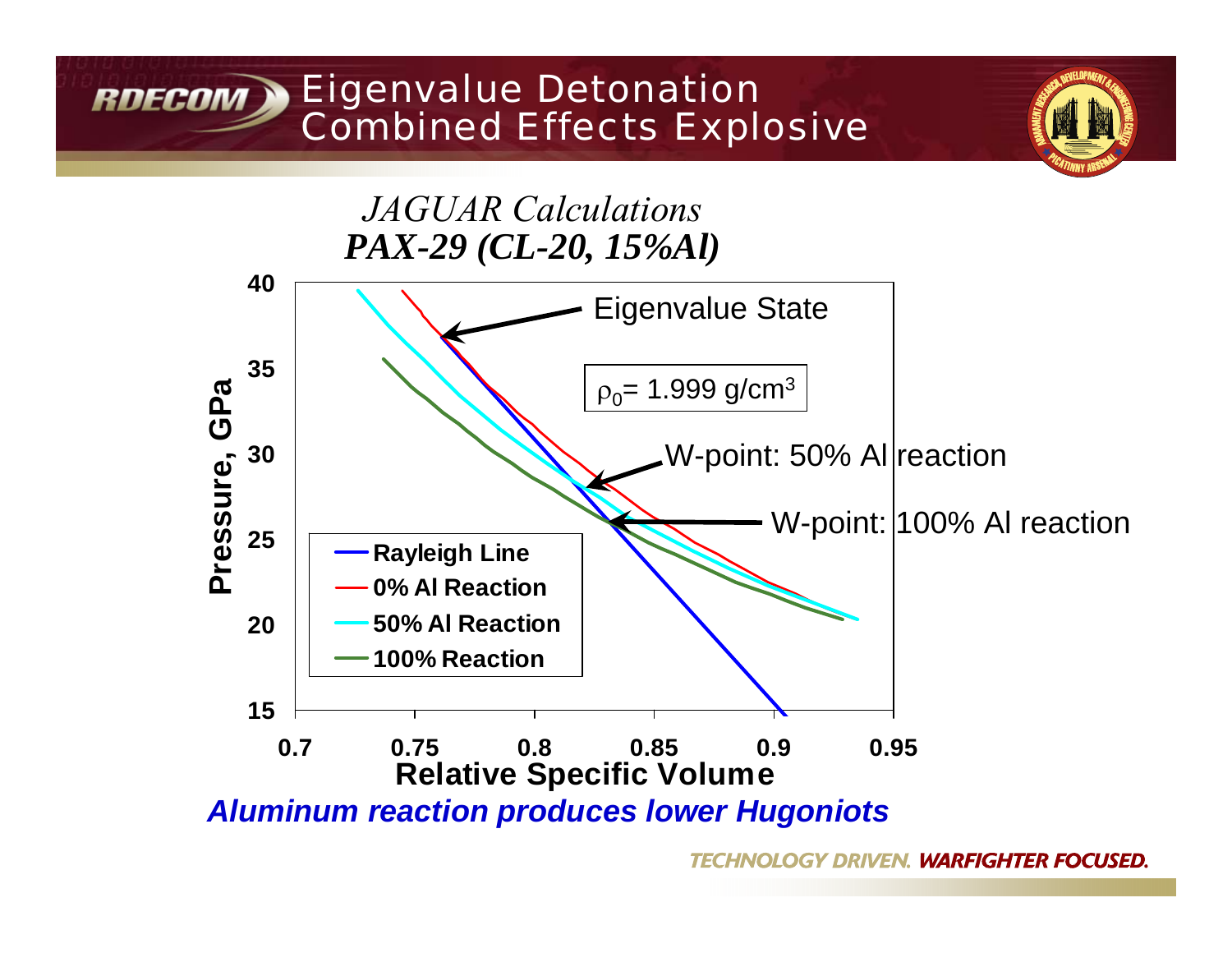#### Eigenvalue Detonation **RDECOM X** *Combined Effects Explosive*



*Detonation velocity controlled by 0% AL reaction Hugoniot!*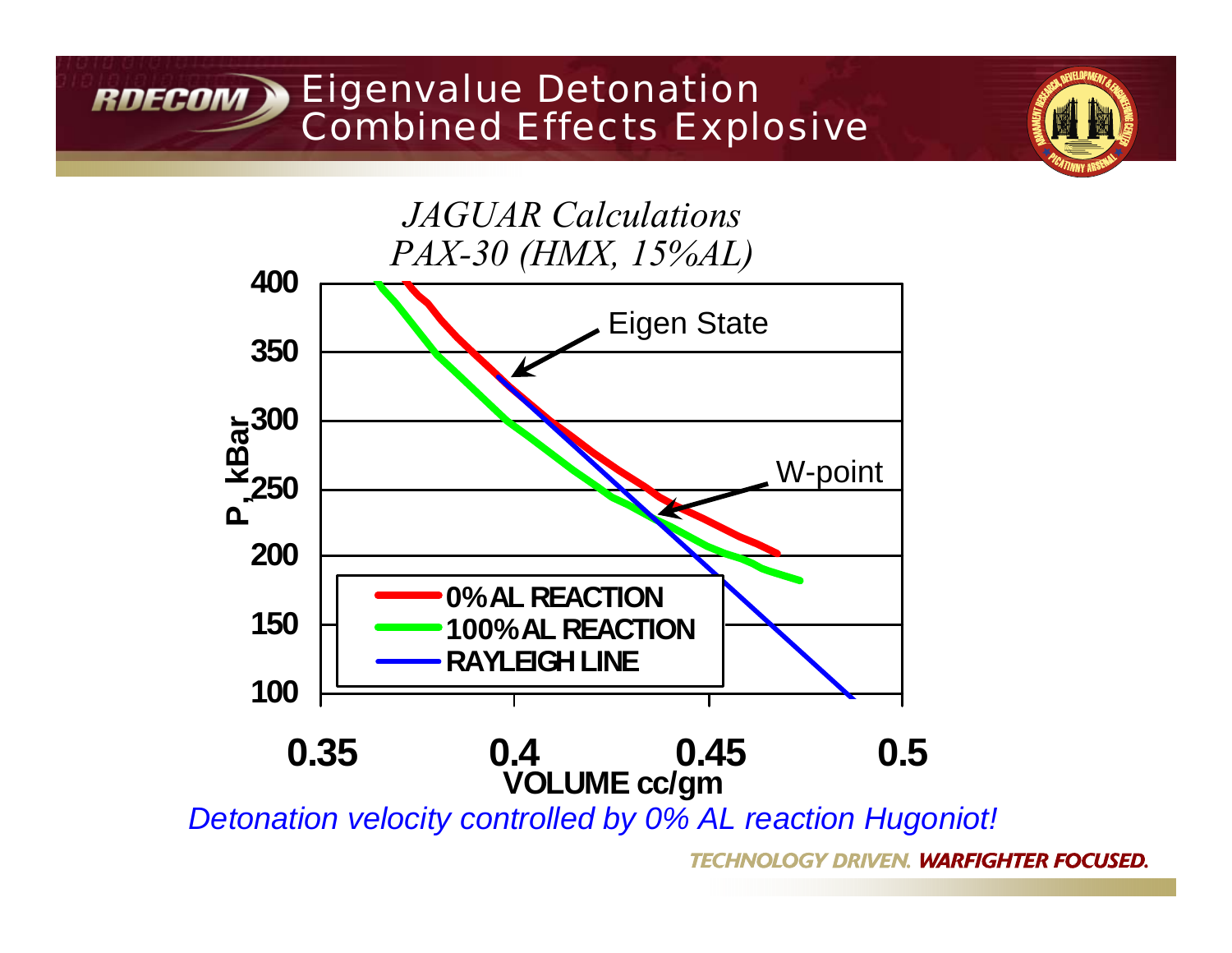## Detonation Velocity *Aluminized Explosives Data*

**RDECOM** 



|                  |     |               |                                 | <b>JAGUAR Calculations</b>    |                                  |
|------------------|-----|---------------|---------------------------------|-------------------------------|----------------------------------|
| <b>EXPLOSIVE</b> | Al% | $p_0$ (gm/cc) | <b>Experiment</b><br>$D$ (Km/s) | <b>Inert Al</b><br>$D$ (Km/s) | <b>Reacting Al</b><br>$D$ (Km/s) |
| <b>HMX</b>       | 5   | 1.84          | 8.71                            | 8.66                          | 8.53                             |
| <b>HMX</b>       | 15  | 1.87          | 8.45                            | 8.42                          | 7.95                             |
| <b>HMX</b>       | 25  | 1.95          | 8.55                            | 8.35                          | 7.32                             |
| <b>BTNEN</b>     | 15  | 1.96          | 8.29                            | 8.38                          | 7.45                             |
| <b>BTNEN</b>     | 15  | 1.91          | 8.06                            | 8.16                          | 7.24                             |
| <b>NG</b>        | 15  | 1.74          | 7.94                            | 8.07                          | 7.93                             |
| <b>TNT</b>       | 20  | 1.64          | 6.41                            | 6.38                          | 5.77                             |
| <b>TNT</b>       | 30  | 1.84          | 6.74                            | 6.63                          | 4.92                             |
| <b>TNT</b>       | 10  | 1.67          | 6.51                            | 6.68                          | 6.52                             |
| PAX-3            | 18  | 1.87          | 7.96                            | 8.05                          | 7.65                             |
| <b>PAX-29</b>    | 15  | 2.0           | 8.95                            | 8.79                          | 8.16                             |
| <b>PAX-30</b>    | 15  | 1.91          | 8.51                            | 8.43                          | 8.09                             |
| <b>PAX-42</b>    | 15  | 1.83          | 8.25                            | 8.14                          | 7.75                             |
|                  |     |               | <b>AVERAGE ERROR % 1.22</b>     |                               | 7.52                             |

*Detonation velocities agree with little or no aluminum reaction*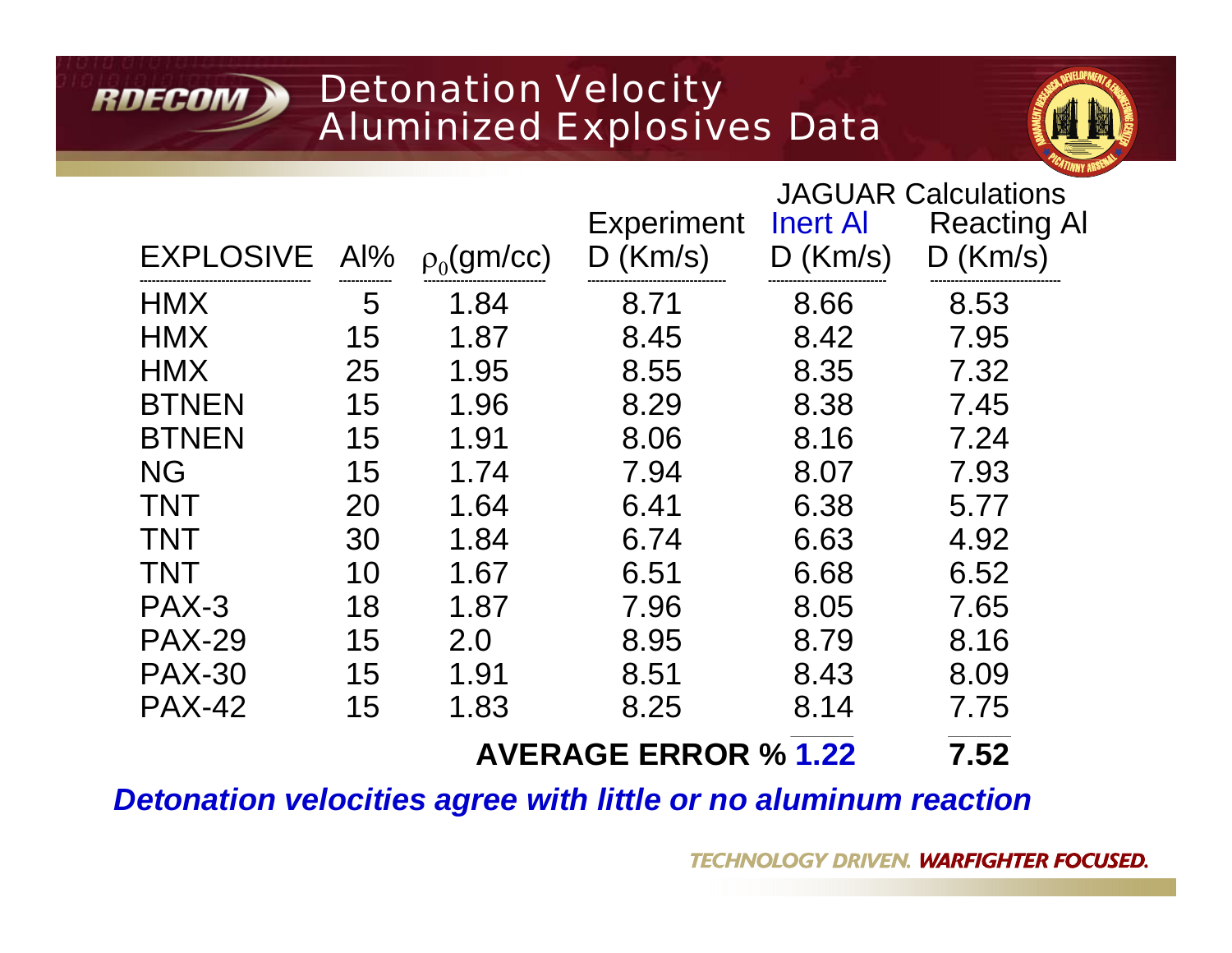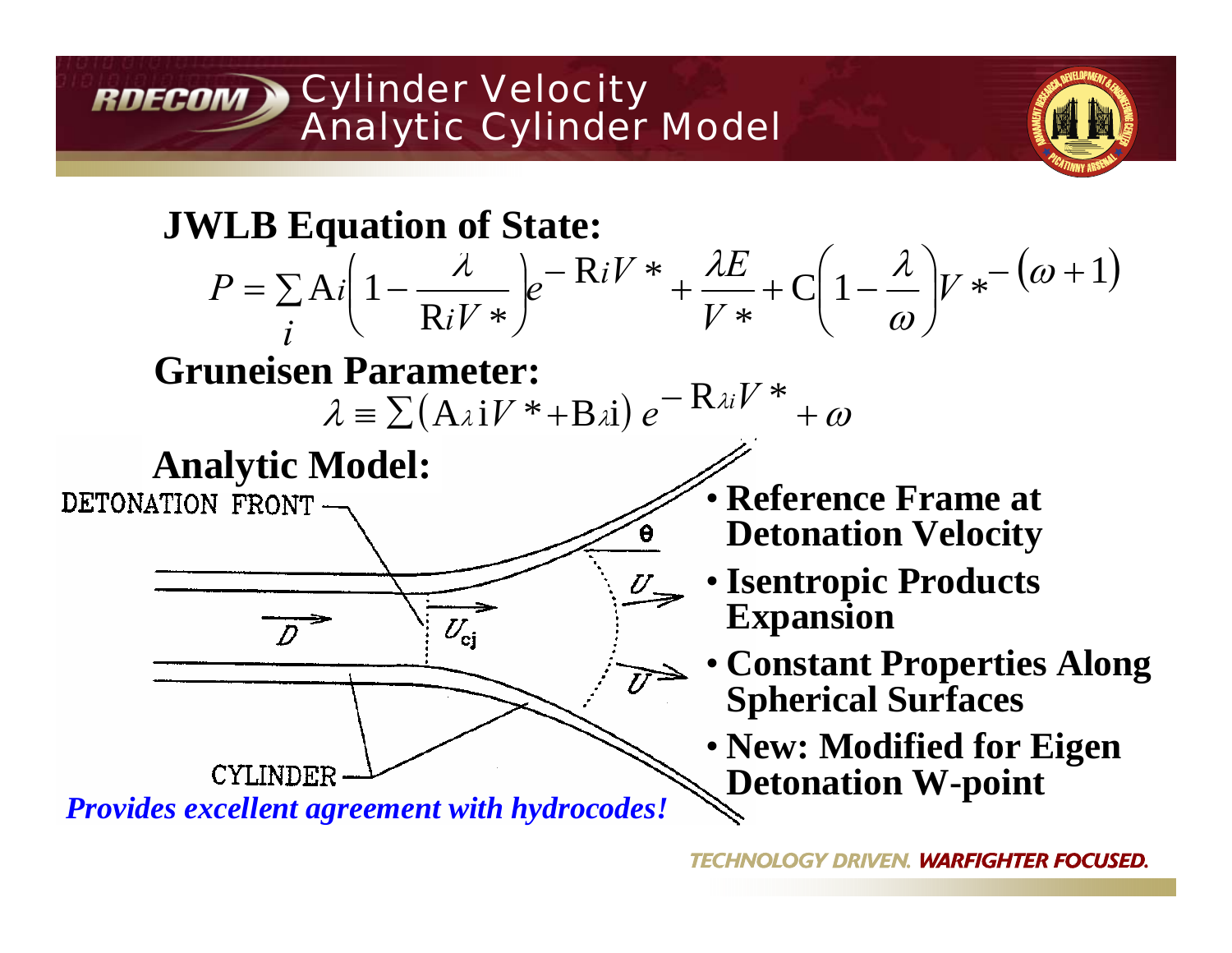



*HMX with large particle size Aluminum: AL reacts late!*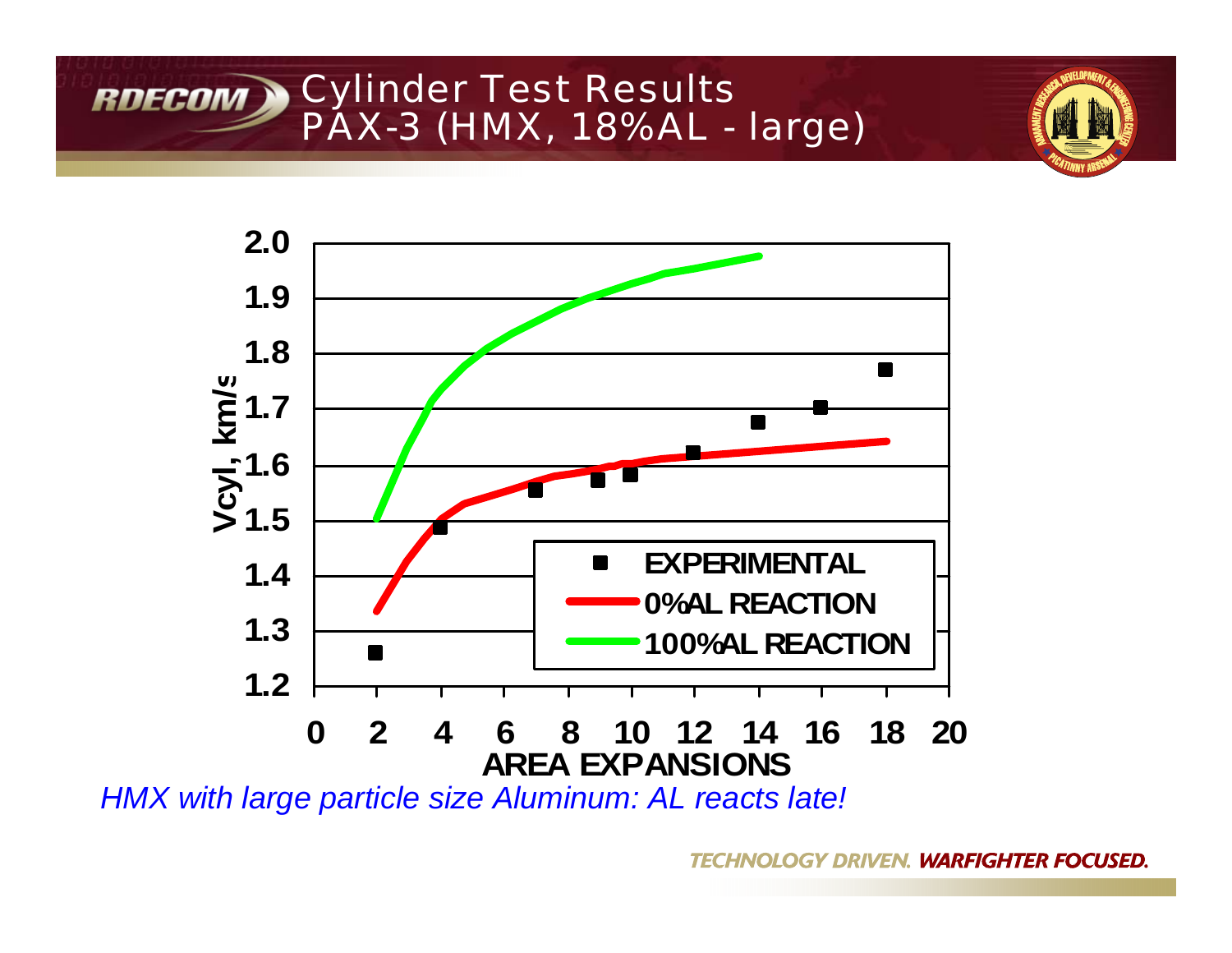





*HMX with small particle size aluminum: AL reacts early!*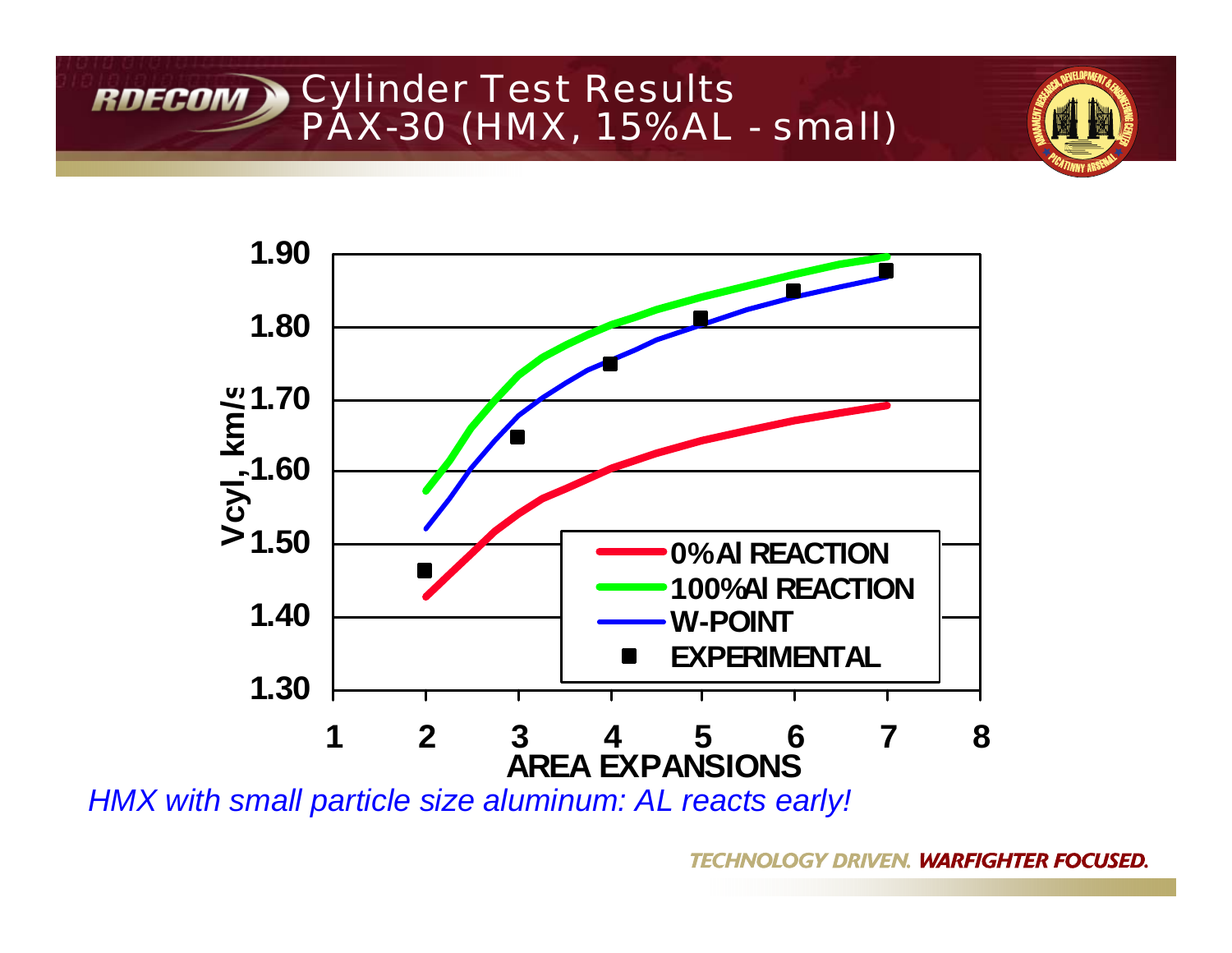



*CL-20 with small particle size Aluminum: AL reacts early!*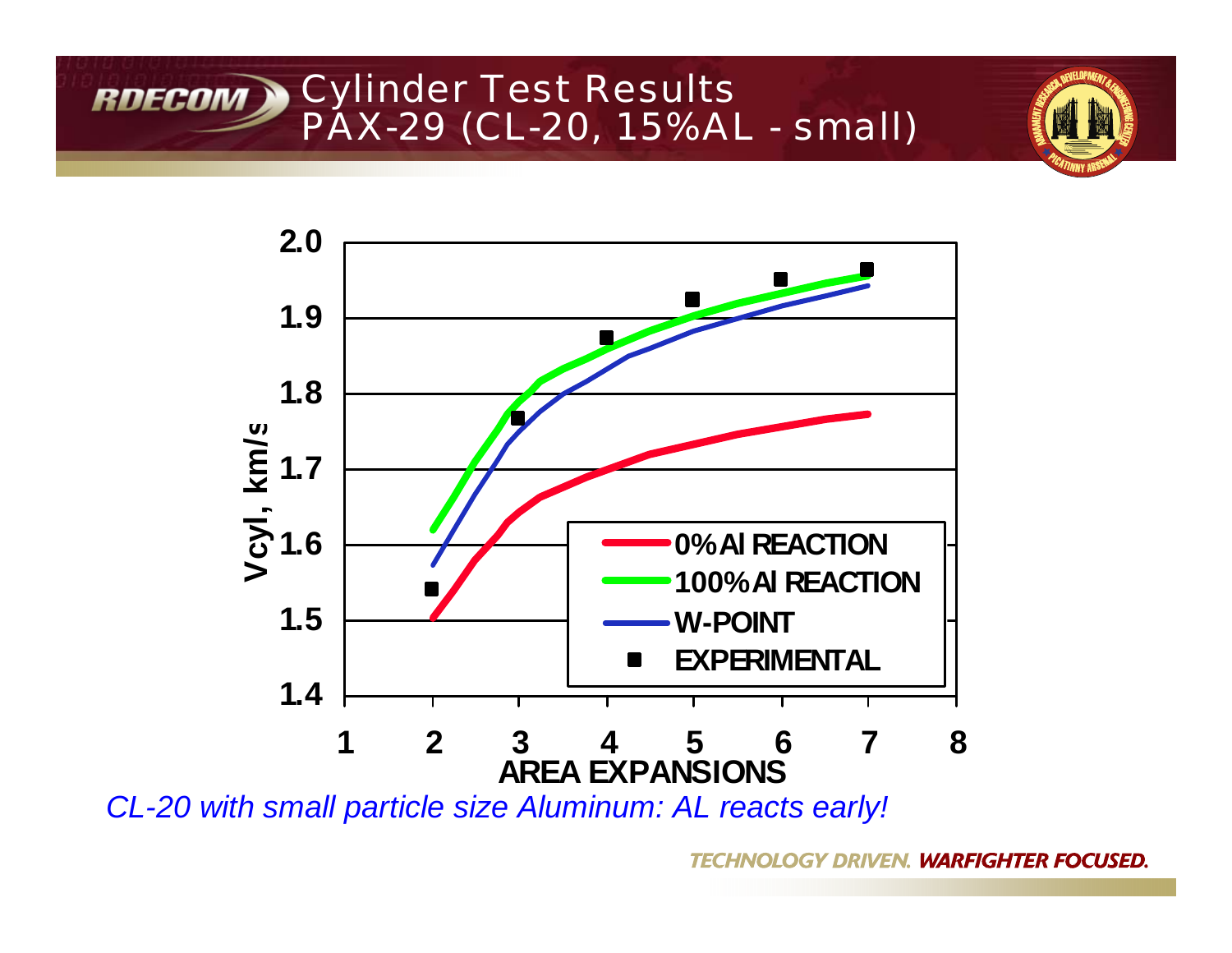RDECOM JWLB Equations of State



|                              | PAX-3<br>(Al INERT) | <b>PAX-29</b> | <b>PAX-30</b> | <b>PAX-42</b> |                  |
|------------------------------|---------------------|---------------|---------------|---------------|------------------|
| p0(g/cc)                     | 1.866               | 1.999         | 1.885         | 1.827         |                  |
| $E0$ (Mbar)                  | 0.08223             | 0.14611       | 0.13568       | 0.13109       |                  |
| $D \text{ (cm/}\mu\text{s)}$ | 0.8023              | 0.8784        | 0.8342        | 0.8137        |                  |
| P(Mbar)                      | 0.2937              | 0.2599        | 0.2419        | 0.2339        |                  |
| $A1$ (Mbar)                  | 601.643             | 400.407       | 406.224       | 400.717       | D and P are from |
| $A2$ (Mbar)                  | 3.9482              | 82.630        | 135.309       | 16.5445       | <b>W-Point</b>   |
| $A3$ (Mbar)                  | 0.9403              | 1.5507        | 1.311         | 1.45169       | (not C-J values) |
| A4 (Mbar)                    | 0.049688            | 0.006126      | 0.006772      | 0.006103      |                  |
| R1                           | 13.6055             | 20.9887       | 26.9788       | 13.6945       |                  |
| R2                           | 3.69901             | 9.6288        | 10.6592       | 8.67402       |                  |
| R <sub>3</sub>               | 24.9093             | 24.2441       | 2.52342       | 2.5320        |                  |
| R <sub>4</sub>               | 1.04285             | 0.328128      | 0.335585      | 0.33570       |                  |
| C(Mbar)                      | 0.007691            | 0.014626      | 0.013561      | 0.014057      |                  |
| $\omega$                     | 0.27780             | 0.24286       | .234742       | 0.242371      |                  |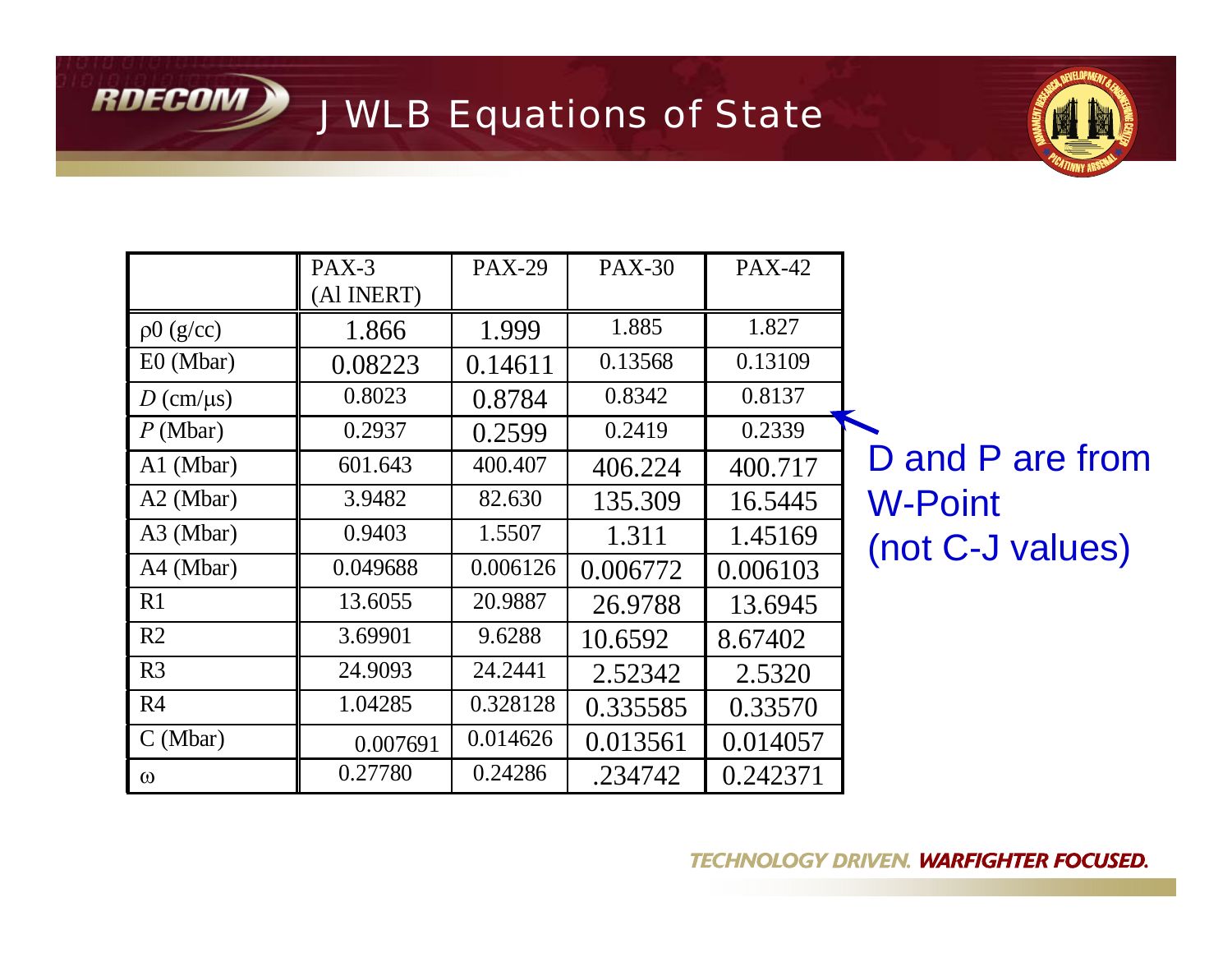JWL Equations of State

**RDECOM >** 



|                              | LX14     | PAX-2A   | <b>PAX-29</b> | <b>PAX-30</b> | <b>PAX-42</b> |
|------------------------------|----------|----------|---------------|---------------|---------------|
| p0(g/cc)                     | 1.819    | 1.770    | 1.999         | 1.885         | 1.827         |
| $E0$ (Mbar)                  | 0.10213  | 0.09953  | 0.14714       | 0.135755      | 0.12994       |
| $D \text{ (cm/}\mu\text{s)}$ | 0.8630   | 0.8391   | 0.8784        | 0.8342        | 0.8137        |
| P(Mbar)                      | 0.3349   | 0.3124   | 0.2599        | 0.2419        | 0.2339        |
| A1 (Mbar)                    | 26.1406  | 27.0134  | 8.58373       | 7.19151       | 13.8484       |
| $A2$ (Mbar)                  | .763619  | .762675  | 0.168261      | 0.097112      | 0.145102      |
| R1                           | 6.93245  | 7.22237  | 4.7726        | 4.59098       | 5.74864       |
| R <sub>2</sub>               | 1.94159  | 1.95979  | 1.03613       | 0.84089       | 0.99404       |
| C(Mbar)                      | 0.010994 | 0.010919 | 0.014556      | 0.013492      | 0.015193      |
| $\omega$                     | 0.384193 | 0.375812 | 0.242252      | 0.233665      | 0.253095      |

*Combined effects explosives: note large blast energies!*